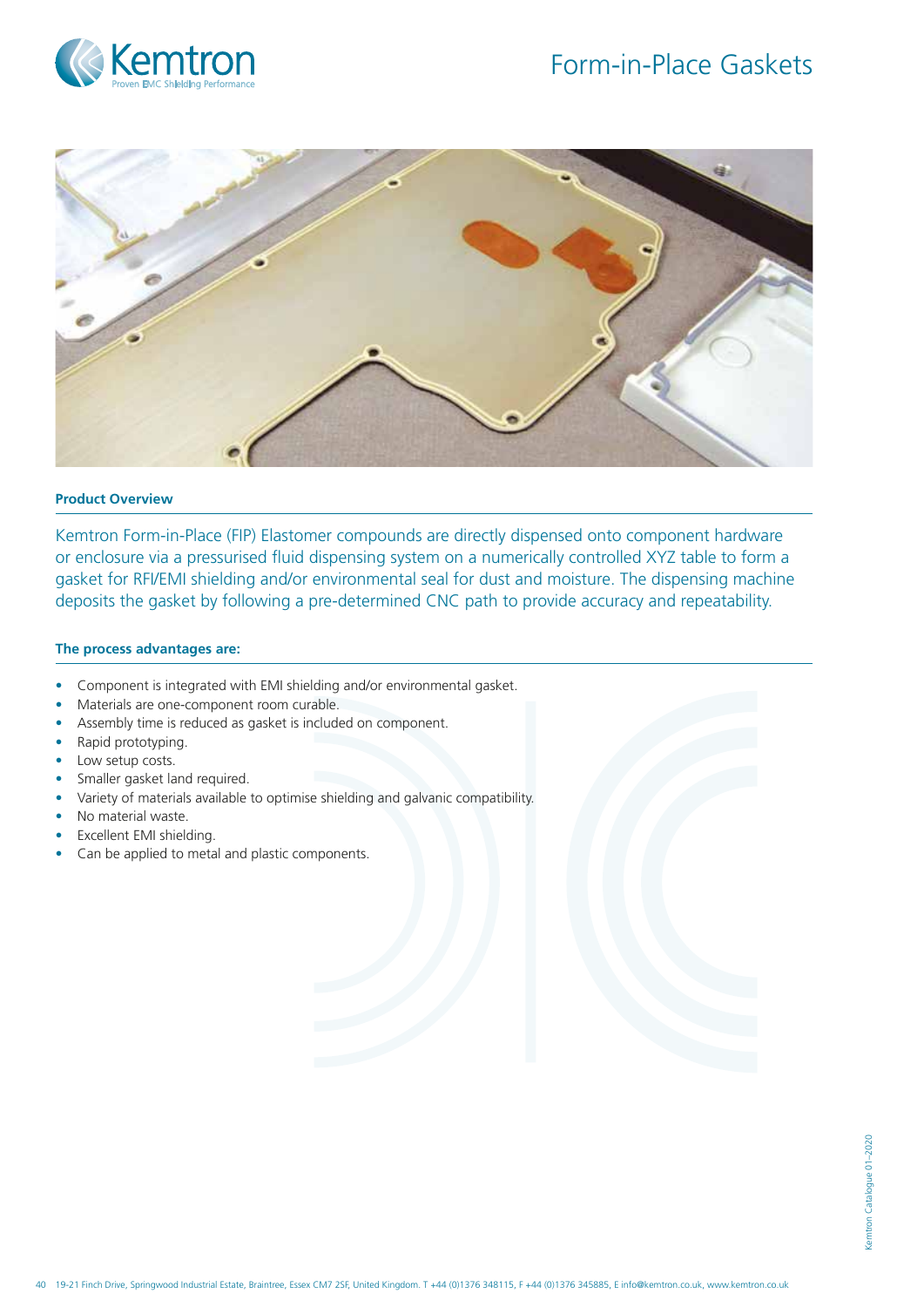

## **Applications**

Suited to applications where small, intricate gasket profiles are required, such as on multi-compartment labyrinth housings with minimum gasket land area where traditional larger types of gasket are not suitable. This process also negates the assembly costs associated with traditional gaskets as the Form-in-Place gasket becomes an integral part of the housing or enclosure. The process is suitable for depositing on both metal and metallised plastic components/housing.

### **Availability**

Kemtron can dispense FIP gaskets directly onto the customer's free issue hardware or can procure the component hardware thereby reducing the customer's supply base. Kemtron can also supply FIP compounds in syringes or Semco® cartridges for the customer's own use.

#### **Form-in-Place gasket materials include:**

#### **For RFI/EMI Shielding**

- Silver plated copper filled silicone.
- Silver plated aluminium filled silicone.
- Silver plated nickel filled silicone.
- Nickel coated graphite filled silicone.

# **For Environmental Sealing only**

• Unfilled silicone.

#### **Design Considerations**

- To achieve optimum EMI shielding performance the component surface on which the gasket is to be deposited must be highly conductive as low contact resistance is required between the two. Chromate finishes on aluminium must be conductive.
- The gasket height can be specified between 0.4mm to 2.0mm, gasket width will typically be 1.5 x the gasket height. General tolerance is  $\pm$  0.1mm.
- Recommended gasket compression is between 20% and 30%. Over-compression can damage the gasket and as compression stops cannot be incorporated into the gasket they should be designed into the component hardware.
- Gasket path for the deposition can be determined from a sample part, drawings or CAD files.

#### **Production Capability**

To meet the varying demands of customer requirements Kemtron has developed its own CNC Form-in-Place dispenser. FIP gasketing work has become a regular feature of our production work and we are able to provide a reliable, accurate and quick response to even high volume orders.

### **Notice**

Ion supplied in these data sheets is based on independent and laborator which Kemtron believes to be reliable. Kemtron has no control over the design of customer's product which incorporates Kemtron's products, therefore it is the responsib to determine the suitability for his particular application and we recommend that the user make his own test to determine suitability.

The product described in this data sheet shall be of standard quality, however the products are sold without warranty of fitness for a particular purpose, either expressed or implied, except to the extent expressly stated on Kemtron's invoice, quotation or order acknowledgement. Kemtron does not warrant that products described in this data sheet will be free of conflict with existing or future patents of third parties. All risks of lack of fitness patent infringement and the like are assumed by the user.